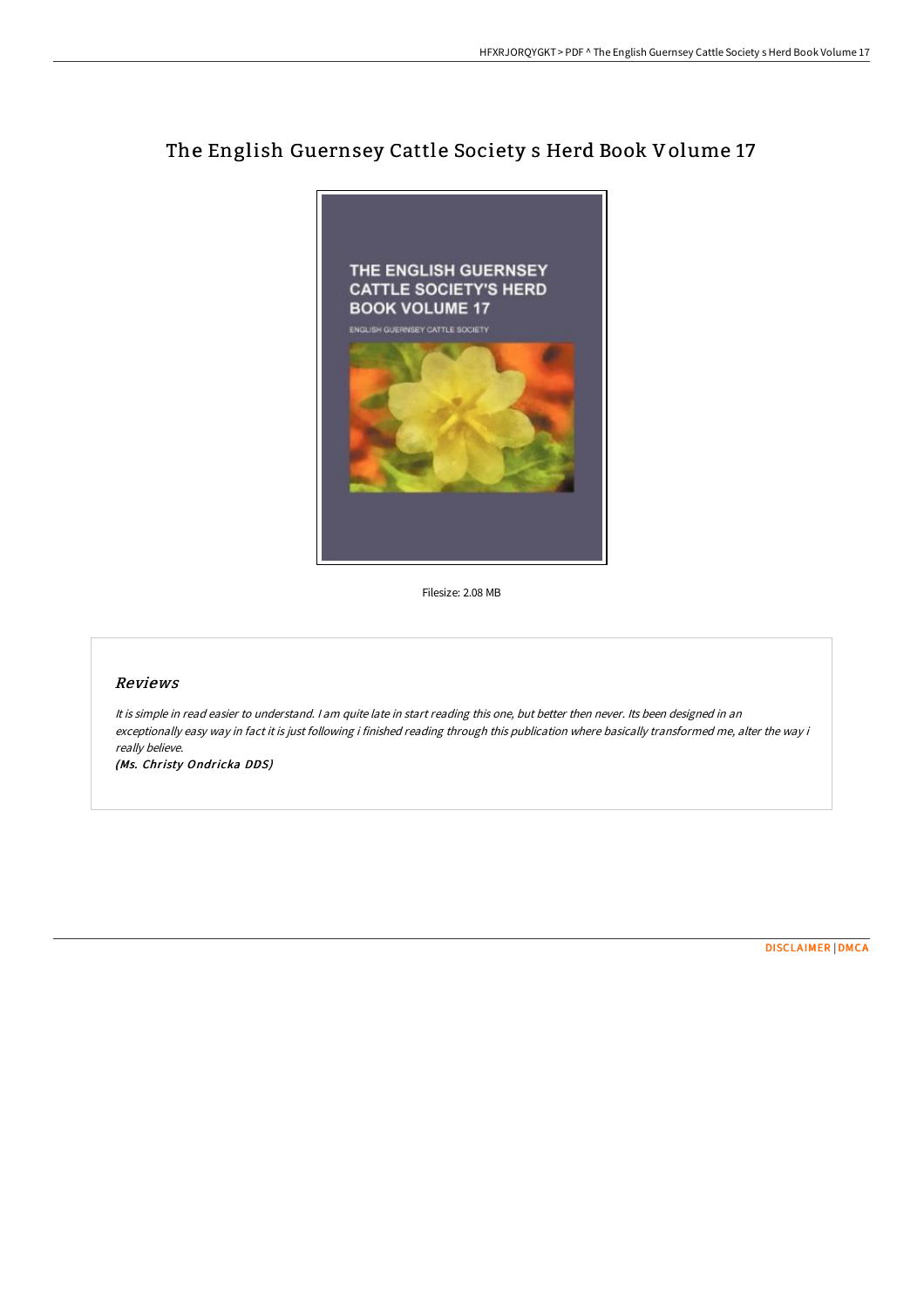## THE ENGLISH GUERNSEY CATTLE SOCIETY S HERD BOOK VOLUME 17



To read The English Guernsey Cattle Society s Herd Book Volume 17 eBook, remember to follow the button listed below and download the ebook or get access to additional information which might be in conjuction with THE ENGLISH GUERNSEY CATTLE SOCIETY S HERD BOOK VOLUME 17 ebook.

Rarebooksclub.com, United States, 2012. Paperback. Book Condition: New. 246 x 189 mm. Language: English . Brand New Book \*\*\*\*\* Print on Demand \*\*\*\*\*.This historic book may have numerous typos and missing text. Purchasers can download a free scanned copy of the original book (without typos) from the publisher. Not indexed. Not illustrated. 1901 Excerpt: .DU TERTRE 6th, 4398 P.S. R.G.A.S. (see Nelly du Tertre, No. 4931). 4932 NIGELLA, body fawn, white legs, white patch on forehead and root of tail, born 17th February, 1900. Breeder and Owner, Chas. R. S. Payne. NIGELLA Ninella Saturna 35o9 5o 4933 NONE-LIKE, fawn, with white, small star on forehead, white marks over both shoulders and rump, and white legs, born 29th June, 1900. Breeder and Owner, James Hull. NONE-LIKE I I None-Such Medalist 4233 1023 No. 4934 OAKAPPLE, red and white, white diamond on forehead, white stripe on left shoulder, born 31st July, 1900. Breeder and Owner, The Right Hon. the Earl of Ashburnham. OAKAPPLE I I Ilex Harlequin 3028 996 4935 OLD MAID 6th, fawn and white, born 1st April, 1900. Breeder and Owner, Spencer Trower. OLD MAID 6th Old Maid 4th St. George os Stanstead 2537 1250 4936 OLIVIA 2nd, orange fawn and white, born 6th June, 1900. Breeder and Owner, W. A. Glynn. OLIVIA 2ND Olivia Clio 3883 1194 4937 ORANGE 3rd, orange and white, star on forehead, born 1st October, 1900. Breeder and Owner, Col. E. A. Fitz-Roy. ORANGE 3rD n I I Orange 2nd Sirdar 3884 1160 4938 PANSY OF HATCH, red and white, white star on forehead, born 2nd December, 1900. Breeder and Owner, Rev. C. E. Chard. PANSY OF HATCH I I Changeable Beauchamp Admiral 3993 io77 4939 PETROLINE, orange and white, born 22nd July, 1900. Breeder and Owner, The Right Hon. the Earl of Harewood. PETROLINE...

 $\boxed{m}$ Read The English [Guernsey](http://techno-pub.tech/the-english-guernsey-cattle-society-s-herd-book--1.html) Cattle Society s Herd Book Volume 17 Online  $\sqrt{\frac{1}{n}}$ [Download](http://techno-pub.tech/the-english-guernsey-cattle-society-s-herd-book--1.html) PDF The English Guernsey Cattle Society s Herd Book Volume 17